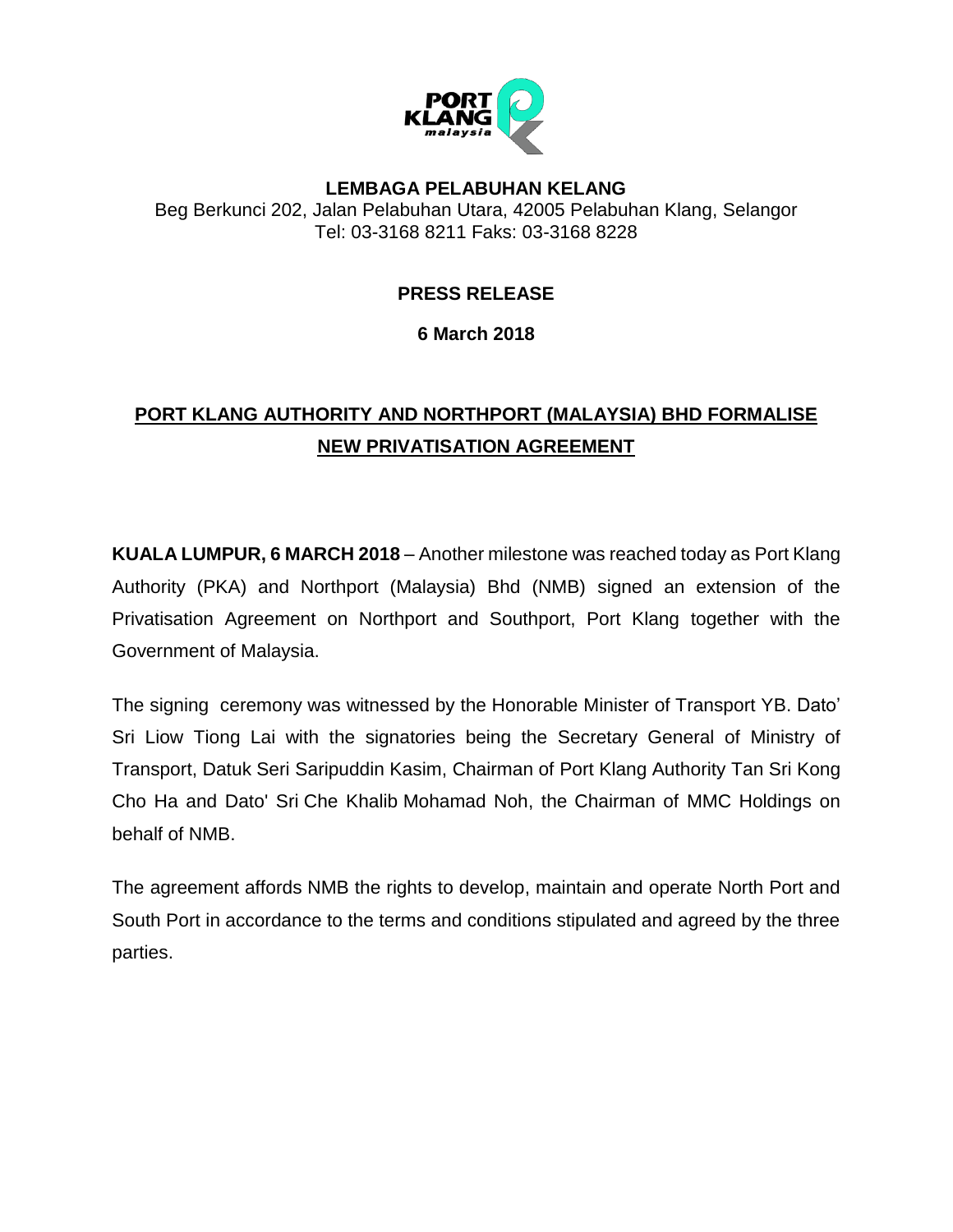Under the extension of the privatisation agreement, NMB will continue to operate both North Port and Southpoint in Port Klang for a period of 30 years until Nov 30, 2043. Malaysia first port privatization exercise began in Port Klang in 1986 when Klang Container Terminal was formed to operate Port Klang Authority's container terminal. As Malaysia's first port privatization project, it's success paved the way for other ports to be privatized subsequently. The remaining operational facilities and services of the port were privatised to Klang Port Management Sdn Bhd (KPM) in 1992. In 2001 KCT and KPM merged to become Northport Malaysia Berhad under the brand name of Northport. The success of these privatisation exercises brought about the construction of a new terminal at Port Klang in 1994 with the opening of new port facilities at Westport in Pulau Indah. Since then, Port Klang has grown rapidly to become one of the top ranked ports in the world with PKA reshaping its role into 5 main functions, namely; Trade Facilitation, Port Planning and Development, Regulatory oversight of privatised facilities and services, Free Zone Authority and Asset Management.

In 2017, Port Klang handled 11,978,466 and is continuously improving and upgrading itself to remain competitive in the ports, shipping and maritime industry. At Northport, the upgrading of Wharf 8 was completed in 2017 where the terminal is now able to handle 18,000 TEUs vessels along a berth length of 550 metres at the same time boosting Northport's annual capacity to 5.8 million TEUs. Northport is currently embarking on plans to upgrade and replace existing quay cranes and yard handling equipment. Westports has completed its Phase 1 development with CT9 commissioned in December 2017, raising it annual capacity to 15 million TEUs, The terminal has also recently secured approval from the government to embark on Phase 2 development where its capacity will be doubled to 30 million TEUs with the development of CT10 to CT19 by 2035.

| Department : |  | <b>Corporate Communications, LPK</b> |
|--------------|--|--------------------------------------|
| Tel          |  | $03 - 31688211$                      |
| <b>Email</b> |  | commercial@pka.gov.my                |